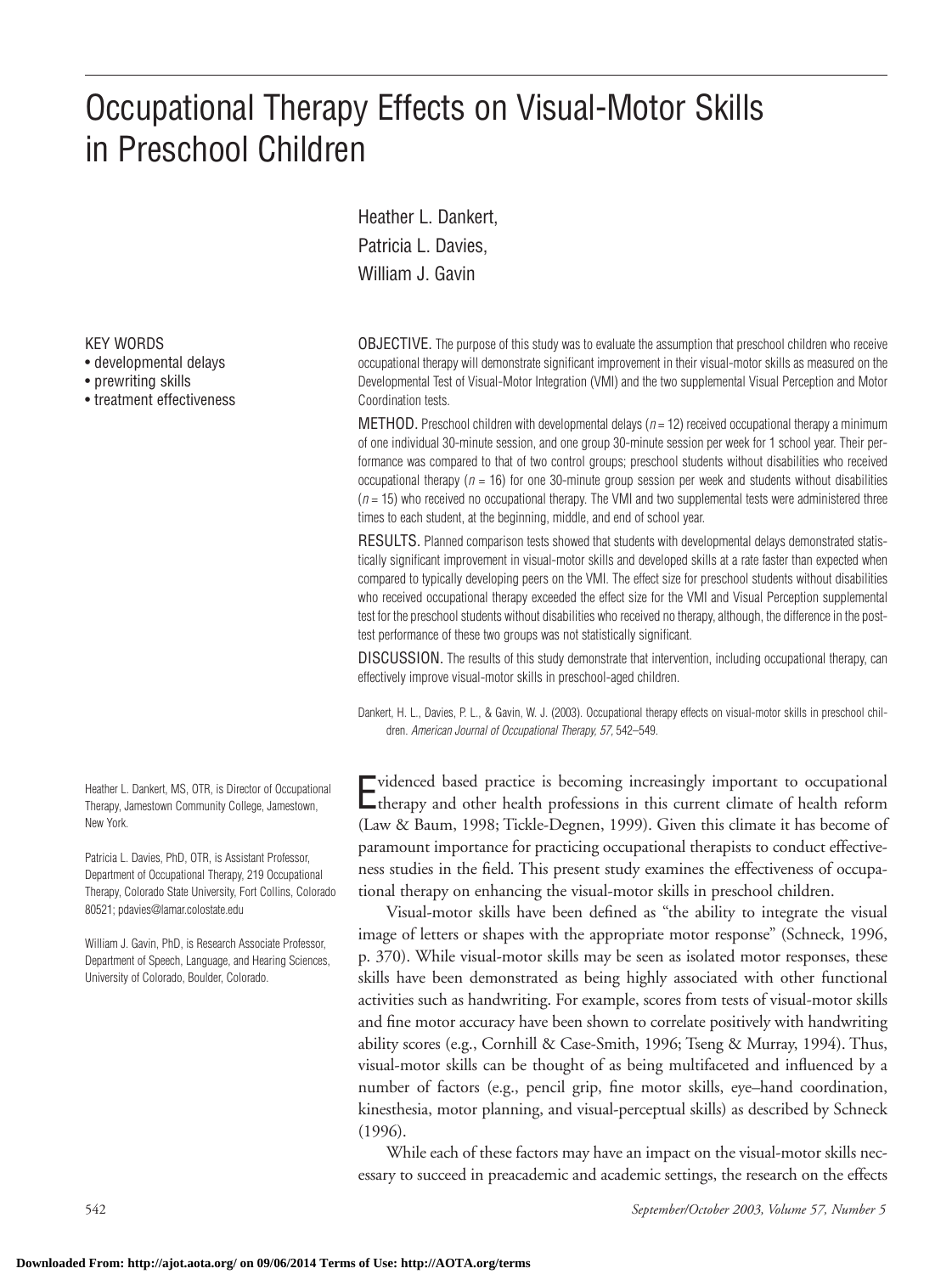of each of these factors individually on visual-motor ability is inconclusive (e.g., Levine, Oberklaid, & Meltzer, 1981; Schneck, 1991; Ziviani & Elkins, 1986). However, if visual-motor skills are a product of the interaction of multiple factors, then it would be reasonable to assume that only multifaceted intervention would produce results with positive outcomes in visual-motor skills.

A few studies investigating the impact of intervention on visual-motor skills have been reported for both preschool-aged and school-aged children. In one of the studies, Kannegieter (1970) provided "normal" preschool children with a "perceptual-cognitive-learning program" and evaluated the impact of 3 months of training on their ability to replicate geometric drawings at 3 time periods once prior to treatment (pre-test), immediately following the treatment period (post-test), and 4 weeks following treatment completion (follow-up test). Fifty-eight preschool participants were randomly assigned to an experimental group (perceptual-cognitive training) and a control group (no perceptual-cognitive training). Both groups performed equally well on the visual-motor post-test immediately following intervention. However, the experimental group performed significantly better than the control group on the follow-up test 4 weeks later. Kannegieter suggested that the time between the post-test and follow-up test allowed generalization to occur in the treatment group. Given the short duration of intervention (less than 3 months) and that significant differences between the treatment group and the no treatment group that occurred at follow up, one might speculate that a longer intervention period may result in even greater improvement.

In a study with a longer intervention period, Parush and Markowitz (1997) compared the effects of two types of therapy, gross motor (large space treatment), and fine motor (restricted place treatment) on 53 preschool children with perceptual motor dysfunction. For both groups, treatment was provided for 7 months at an intensity of 1.5 hours per week in a group setting of 4–6 children. Participants in both the treatment groups showed significant improvements in perceptual motor functioning. There were no significant differences between the two therapy groups.

In an earlier study of school-age students, Oliver (1990) combined occupational therapy treatment with a supplementary program implemented by parents and staff, in which both interventions emphasized sensorimotor activities. Outcome measures were related to writing readiness. Three groups of elementary students were included in the study: (a) students without disabilities, (b) students who demonstrated a verbal IQ at least 15 points above performance IQ, and (c) students who were placed in special education classes. All groups received direct treatment one time

per week for 30 minutes and also participated in the supplemental program three times per week. The duration of treatment for students in all three groups was 5–8 months. Students with discrepancies between verbal and performance IQ made the most gain in visual-motor skills, as measured by the Developmental Test of Visual Motor Integration (VMI; Beery, 1982), followed by the students in special education. Students without disabilities made gains, however, the gains were not as marked as the other two groups. Unfortunately, tests for neither statistical significance nor effect sizes were reported in this study.

The results of Parush and Markowitz (1997) and Oliver (1990) suggest that intervention can improve visualmotor skills for school-aged students with cognitive deficits and preschool children with perceptual motor deficits. However, the results of these studies are confounded by maturation effects; that is, the observed changes may be due to the fact that the children gained skills due to maturation alone during the period between assessments.

## Rationale for the Study

The relationship between visual-motor skill performance and academic success is unmistakable. With pencil and paper activities being one of the primary focuses of instruction in early education, the role that visual-motor skills can have on preacademic and academic success (i.e., copying shapes and handwriting) is self-evident. In addition, a number of investigations support the notion that good visualmotor skill development is a precursor to performing well in kindergarten and early primary grades (Beery, 1967; Solan & Mozlin, 1986; Weil & Amundson, 1994).

The VMI (Beery, 1967, 1982, 1989, 1997), a standardized test, is an assessment tool that has been used in a number of these studies, as well as the studies that have evaluated the effectiveness of intervention on visual-motor skills discussed previously. Duffey, Ritter, and Fedner (1976) found that the VMI and the Goodenough-Harris Draw a Man test (Vane, 1967) were predictors of future academic success. Weil and Amundson (1994) found that children who were able to copy the first nine designs on the VMI performed better on letter copying activities than those children who copied less than nine forms. In addition, Klein (1978) demonstrated that the VMI was a consistent predictor of academic performance through second grade, as well as a "reliable instrument to be used with a young preschool population" (p. 461). Maeland (1992) compared clumsy, dysgraphic, and "normal" children and concluded that "handwriting was significantly related to visuomotor integration, visual form perception, and tracing in the total group" (p. 1207). Together the results of these studies

*The American Journal of Occupational Therapy* 543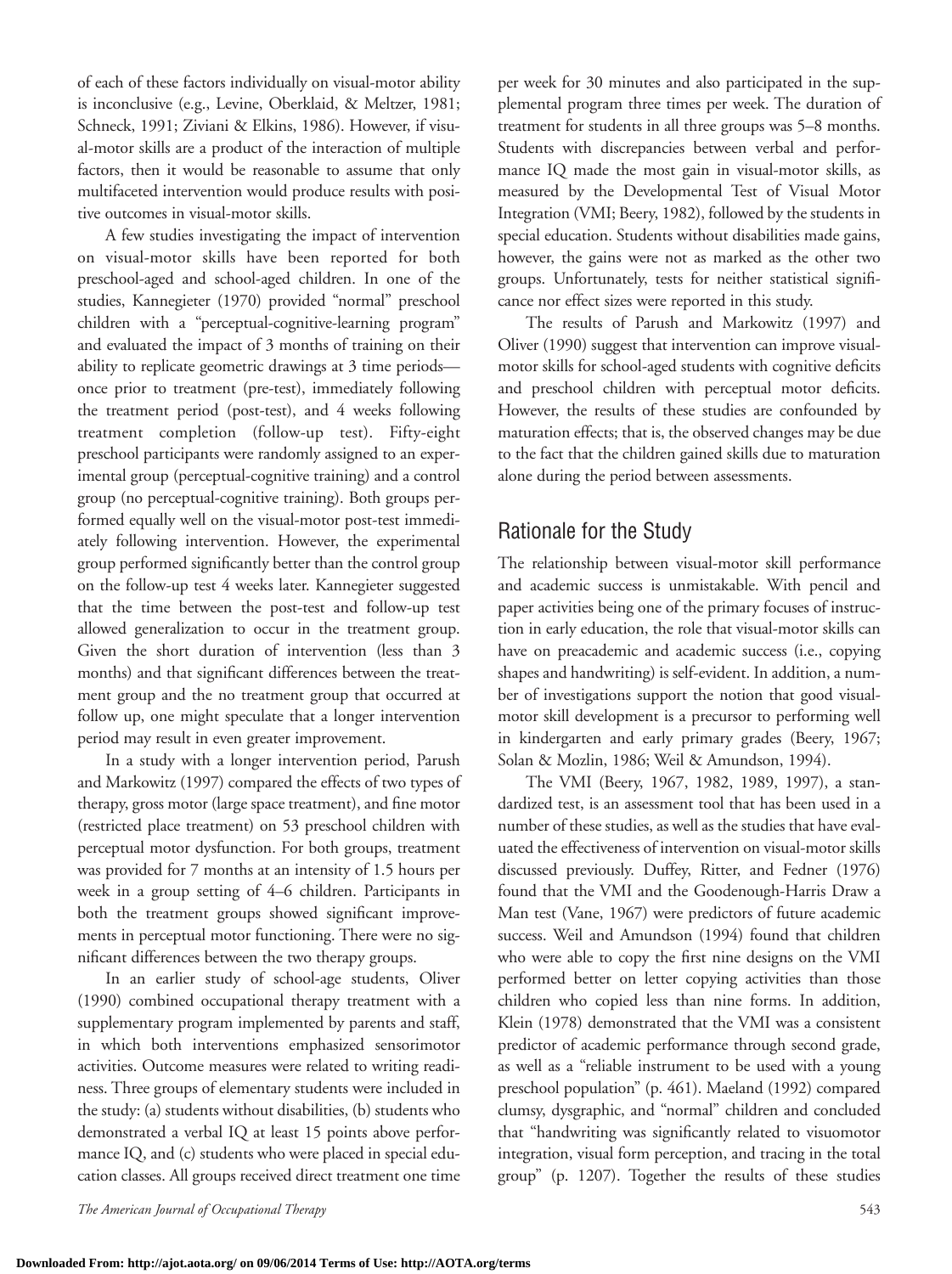demonstrate that the score on the VMI is a good predictor of academic performance. The use of the VMI in occupational therapy intervention effectiveness studies is justified. However, the use of the VMI as an outcome measure should be consistent with the intervention approach being assessed. For example, the VMI may be considered as an appropriate outcome measure if the acquisitional frame of reference (Royeen & Duncan, 1999) is guiding the intervention in a preschool setting where imitating and copying represent some of the skills that the children are learning.

# Purpose of This Study

The purpose of this study was to evaluate the assumption that occupational therapy provided to preschool children with developmental delays and preschool children without disabilities will significantly improve their visual-motor skills. The following research questions guided the study:

- 1. Do preschool children with developmental delays demonstrate significant improvements in visual-motor skills as shown by the ability to copy a greater number of forms on the VMI following occupational therapy for 1 school year when compared to their performance on the VMI prior to therapy?
- 2. Will preschool children with developmental delays exhibit a rate of gain consistent with typical peers by obtaining a standard score following occupational therapy for 1 school year that is equal to or greater than the standard score obtained prior to therapy?

# Method

## *Design*

A quasi-experimental, two-factor mixed design was used. The three groups of preschool children differing in disability level and the amount of therapy received across 8 months represented the first factor—a between factor. The three repeated measurements of the participants' visual motor skills that were assessed, pre-, mid-, and post-therapy, constituted the second factor—a within factor. The research questions were evaluated statistically using a series of planned comparisons (a priori *t* tests) between the groups' visual motor skills pre- and post-therapy.

## *Participants*

The participants, preschool children with developmental delays and preschool children without disabilities, were selected via a convenience sample. All students were enrolled in a 1/2-day preschool program. The group of preschool children with developmental delays (G1: *n* = 12 including 8 males) were selected based on the following criteria: (a) served by the same county Board of Cooperative Educational Services (BOCES; 50-mile radius); (b) were 3–6 years of age (*M* = 53.34 months, *SD* = 10.04); (c) had a parental consent to participate in the study; (d) demonstrated normal hearing and visual acuity as measured by the preschool screening and preschool files; and (e) qualified for occupational therapy services (all demonstrated delays in fine motor and visual-motor skills) and received services as directed by their Individualized Educational Plan (IEP). None of the children in this study had specific medical diagnoses (e.g., Down syndrome or cerebral palsy). Students with severe physical limitations (i.e., could not use their arms functionally) or those with profound retardation (in accordance with psychological testing) were excluded from the study.

Preschool children without disabilities were selected according to the following criteria: (a) all were residents within one rural western New York school district included in the above mentioned BOCES with varied socioeconomic backgrounds; (b) all candidates had a parental consent to participate in the study; (c) children were 3–6 years of age; and (d) children were free from disability as indicated from a regularly conducted screening using the Screening Test for Educational Prerequisite Skills (Smith, 1990). At the beginning of the school year an informational meeting with all parents of these preschool children was held to explain the purpose of the study and that their child may or may not receive occupational therapy. Parents made an informed consent knowing their child would be randomly assigned to either the treatment or no treatment (control) group. For the purpose of deriving two research control groups, random sampling was used to place these preschool children into the treatment group  $(G2: n = 16$  including 5 males;  $M = 52.63$  months,  $SD = 4.10$ ) and control group (G3: *n* = 15 including 8 males; *M* = 53.40 months, *SD* = 2.88). Members of these two groups were equally distributed between the two preschool classrooms housed in one school.

#### *Instrumentation*

The VMI (Beery, 1997), a standardized test, served as the principal assessment instrument. The VMI has 24 geometric forms that are developmentally sequenced and measures visual-motor skills by examining the child's drawings that attempt to replicate the geometric stimulus. Rating criteria are provided for accurate scoring of the drawings. The highest possible raw score is 50. The mean standard score is 100 with a standard deviation of 15. Reliability and validity for the VMI have been reported across age groups (De Mers, Wright, & Dappen, 1981; Klein, 1978). Rykman and Rentfrow (1971) report the split-half reliability of the VMI in 2nd, 4th, and 6th grade to be *r* = 0.74. Test–retest reliability was established between two independent scorers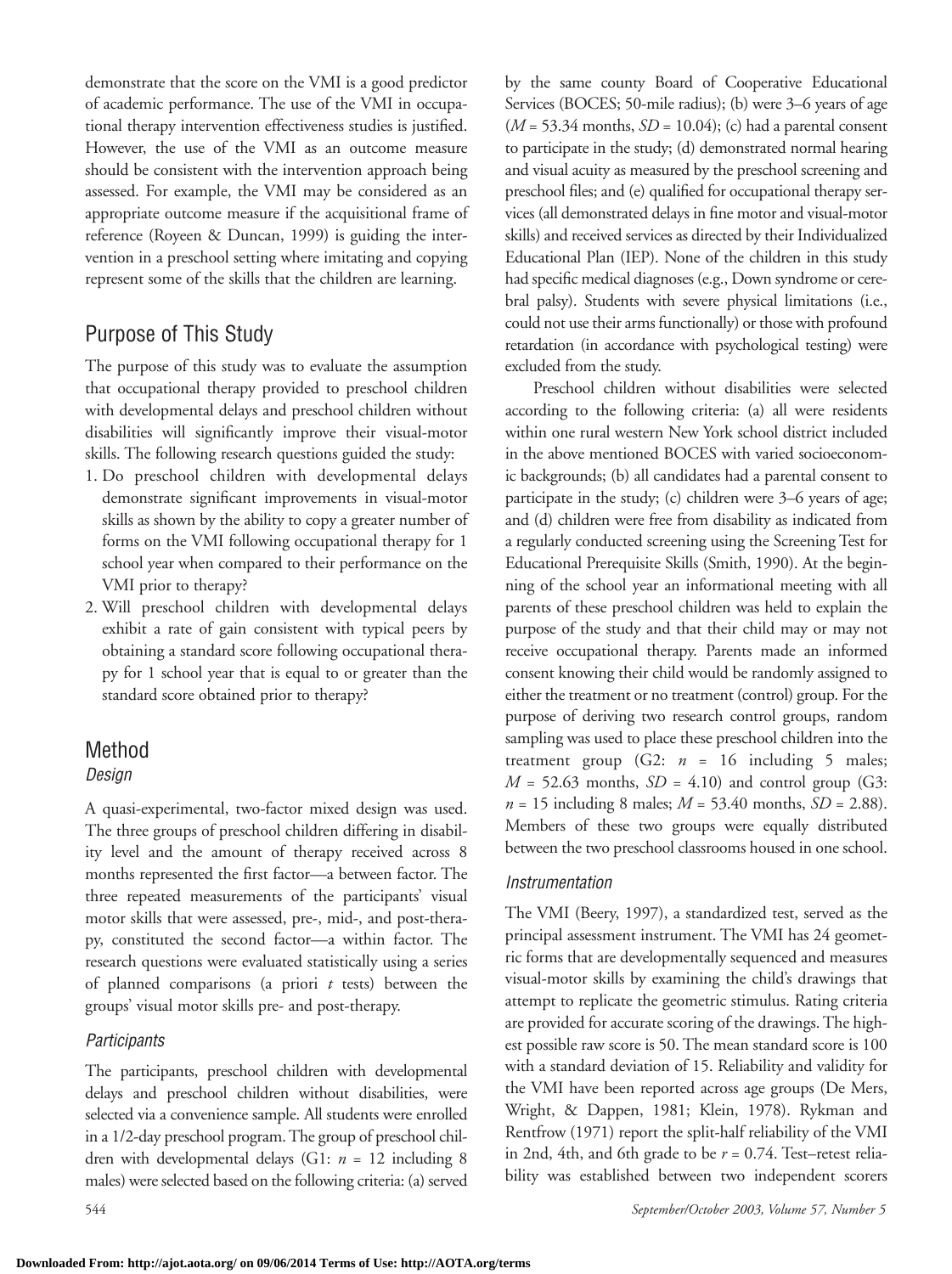within a 1-week time interval and were .62 and .84 for each scorer, respectively (Rykman & Rentfrow).

The most resent version of the VMI (Beery, 1997) includes two supplemental tests (i.e., Visual Perception and Motor Coordination) in addition to the principal visualmotor test. These supplemental tests were added to assist in separating out the components of visual perception and motor coordination from the primary visual-motor test that assesses both components as an integral skill (Beery, 1997). The total possible raw score that can be achieved on each of the supplemental tests is 27. Each supplemental test also has a standard score mean of 100 with a standard deviation of 15.

#### *Procedures*

*Assessment.* All students were given the VMI individually 3 times during the school year—in September, December, and at the end of May. All testing was administered by a registered occupational therapist (the first author) in accordance to the guidelines in the VMI manual. The VMI tests were scored by two occupational therapy graduate students who were trained in scoring the VMI and blind to both the purpose of the study and the group membership of the participants. Twenty-five percent of the tests were scored by an additional registered occupational therapist blind to the groupings to establish interrater reliability. A high correlation coefficient  $(r = 0.97)$  was found when the scoring outcomes of the graduate students were compared to the scoring outcomes of the registered occupational therapist indicating a strong interrater reliability in this study.

The VMI is one of several assessments that can be used by occupational therapists to evaluate preacademic skills in preschool children. Children included in this study received other evaluations and observations to plan the individualized interventions according to guidelines outlined in the Individuals With Disabilities Education Act (IDEA, 1999) and recommendations in relationship to occupational performance (for extended discussion see Coster, 1998). The VMI was used as an outcome measure in this research because all of the children with developmental delays in this study displayed visual-motor deficits.

*Occupational Therapy Intervention.* The acquisitional and developmental frames of reference guided the occupational therapy intervention. Within the acquisitional frame of reference, the therapist shapes behaviors that contribute to skill acquisition, the goal of intervention (Royeen & Duncan, 1999). The developmental frame of reference emphasizes the continuous modification and emergence of skills with age (Law, Missiuna, Pollock, & Stewart, 2001). In keeping with the developmental frame of reference, all activities were designed based on the children's chronological and developmental ages.

Children in group one (G1) received direct occupational therapy consisting of at least one 30-minute individual and one 30-minute group session per week. Individual therapy sessions for children with developmental delays addressed all areas of need as defined on their IEPs except for visual-motor skills. Needs in the visual-motor domain were addressed in the group therapy sessions only. Therapy commenced following pre-test administration of the VMI (3rd week of September) and lasted through the end of May.

Children in group two (G2) received direct occupational therapy services consisting of one 30-minute group session per week. The group therapy sessions for G2 consisted of the same visual-motor activities as G1 group sessions. Thus, the two treatment groups (G1 and G2) received the same amount and type of therapy in the visual-motor domain although the children in G2 did not have developmental delays.

The following types of activities were included in the group therapy: (a) fine motor activities, such as arts and crafts, finger plays, and small manipulatives; (b) gross motor activities, such as obstacle course, music, dancing; and (c) visual-motor and visual perception activities, such as drawing, cutting, and assembly. These activities required visualmotor skills and were carefully designed so as not to teach to the outcome measure (i.e., VMI) by using alternative geometric lines and shapes for drawing activities.

Children in group 3 (G3) served as the control group. These children did not have developmental delays and did not receive occupational therapy. Given that children in G2 and G3 were in the same preschool room, all group therapy was provided in a room outside the preschool classroom in order to ensure that children in the no treatment control group did not participate. All intervention was conducted by an occupational therapist (i.e., the first author).

#### *Data Analysis*

Since the research questions were posed as a series of planned comparisons between groups, analysis of variance (ANOVA) procedures employing a 3 X 3 mixed design were conducted using SPSS for Windows (Version 10.0, 2001) in order to obtain an unbiased error term for the a priori Tukey *t* tests (Kirk, 1995, pp. 118–119). The three treatment groups (G1, G2, and G3) represented the between factor and the three assessment periods (the September, the December, and the June assessments) constituted the within factor. These ANOVAs were conducted using both the raw scores and the standard scores of the VMI, the Visual Perception, and Motor Coordination tests. The data met the assumptions for analysis of variance; that is, the data were found to be normally distributed and homogeneous (Bartlett's Box's M ranged from *F* = 0.50,

*The American Journal of Occupational Therapy* 545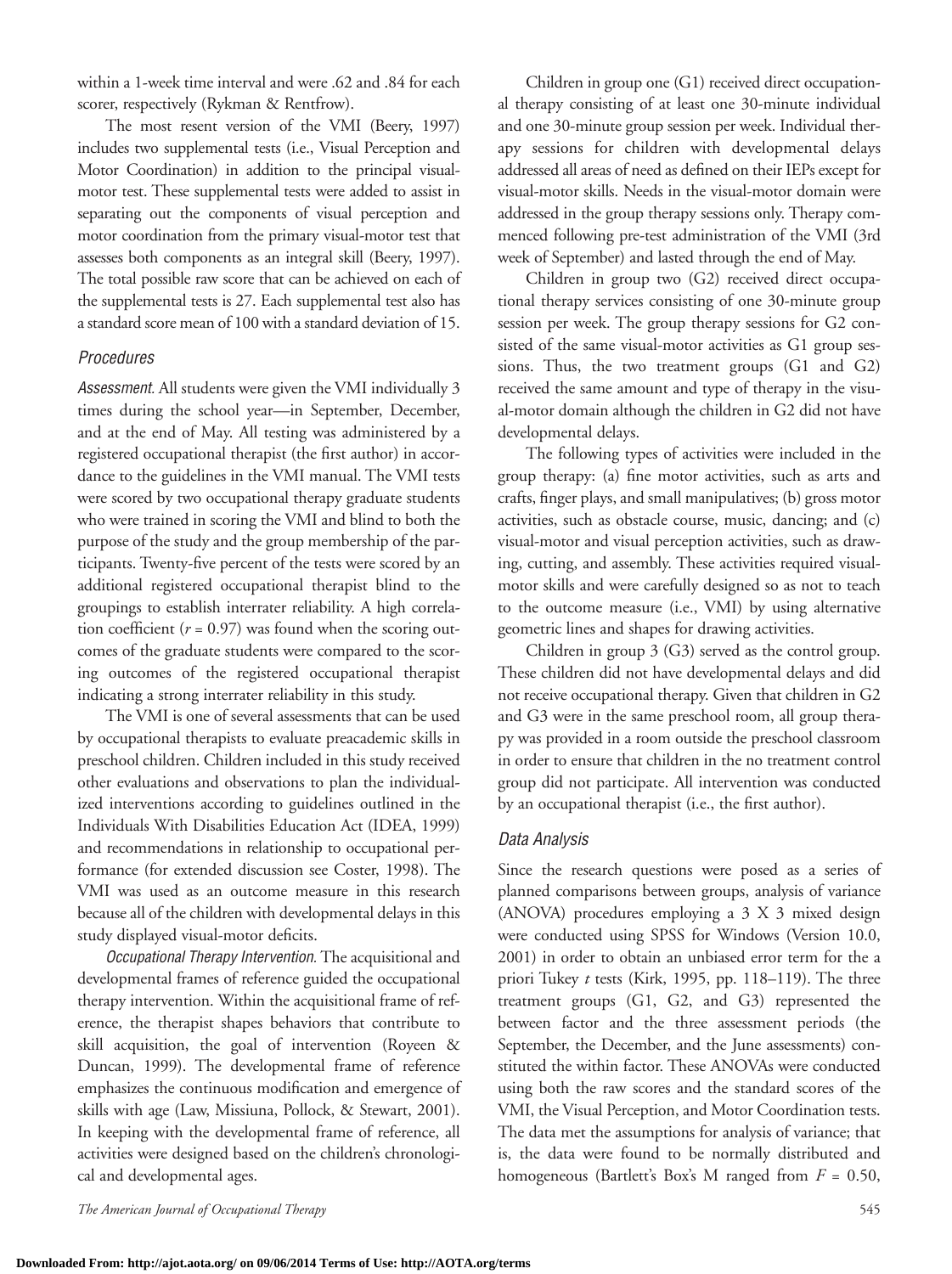*p* = .92 to *F* = 1.68, *p* = .07; Green, Salkind, & Akey, 2000, pp. 200–203). In order to preserve the experimentwise error rate of alpha = .05 for the study, the testwise rate for each ANOVA was set to alpha = .008 using a technique similar to the Dunn/Bonferroni procedure (i.e., dividing the experimentwise alpha level by the number of analyses [.05/6] [Kirk, 1995, p. 120]). The results of these ANOVAs are presented in Table 1.

Since the multiple a priori Tukey *t*-test procedures (Kirk, 1995) that were used to evaluate the planned comparisons were conducted based on these ANOVAs, no further adjustment of the alpha level was needed (Sheskin, 1997, p. 341). To allow direct comparisons of the gains across tests and groups, effect sizes were computed for the obtained *t* scores and were adjusted for correlation between the pre- and post-test (Cohen, 1988, pp. 538–539). A pooled estimated sigma obtained from the mean squared error term of the analysis of variance and an *r* value pooled across groups were used to calculate the effect size. Any effect size greater than 0.80 is considered large and meaningful (Cohen).

## **Results**

Planned comparisons of the post-therapy (3rd administra-

**Table 1. Results of the Six 3 X 3 Mixed Analysis of Variance Designs Conducted to Derive Unbiased Error Terms for Both the Raw Scores and the Standard Scores of the VMI Total, the Visual Perception, and the Motor Coordination Measures**

|                                       |            | Mean     |       |        | Significance |
|---------------------------------------|------------|----------|-------|--------|--------------|
| <b>Scale and Measure</b>              | Source     | Squares  | df    | F      | of $p$       |
| <b>Raw Scores</b><br><b>VMI Total</b> |            |          |       |        |              |
|                                       | Groups     | 58.408   | 2,40  | 11.242 | < .0005      |
|                                       | Time       | 74.567   | 2,80  | 40.361 | < .0005      |
|                                       | Time*Group | 1.717    | 4,80  | .929   | .451         |
| <b>Visual Perception</b>              |            |          |       |        |              |
|                                       | Groups     | 74.700   | 2,40  | 11.600 | < .0005      |
|                                       | Time       | 151.418  | 2,80  | 19.605 | < .0005      |
|                                       | Time*Group | .836     | 4.80  | .108   | .979         |
| <b>Motor Coordination</b>             |            |          |       |        |              |
|                                       | Groups     | 76.009   | 2,40  | 11.332 | < .0005      |
|                                       | Time       | 67.501   | 2,80  | 13.942 | < .0005      |
|                                       | Time*Group | 4.334    | 4,80  | .895   | .471         |
| <b>Standard Scores</b>                |            |          |       |        |              |
| <b>VMI Total</b>                      |            |          |       |        |              |
|                                       | Groups     | 1521.069 | 2, 39 | 10.676 | < .0005      |
|                                       | Time       | 129.550  | 2,78  | 1.990  | .144         |
|                                       | Time*Group | 96.492   | 4.78  | 1.482  | .216         |
| <b>Visual Perception</b>              |            |          |       |        |              |
|                                       | Groups     | 2312.590 | 2,40  | 10.188 | < .0005      |
|                                       | Time       | 438.167  | 2,80  | 1.975  | .145         |
|                                       | Time*Group | 112.164  | 4,80  | .506   | .732         |
| <b>Motor Coordination</b>             |            |          |       |        |              |
|                                       | Groups     | 1318.207 | 2,40  | 9.010  | .001         |
|                                       | Time       | 370.918  | 2,76  | 2.175  | .121         |
|                                       | Time*Group | 126.501  | 4,76  | .742   | .567         |

Denotes  $p < .005$  (i.e., that the obtained  $t$  value is statistically significant) *Note.* VMI = Developmental Test of Visual Motor Integration

tion) mean raw scores on the VMI  $(M = 7.75)$  to the pretherapy (1st administration) mean raw scores (*M* = 4.83) revealed that preschoolers with developmental delays (G1) demonstrated statistically significant improvement in VMI scores,  $t(80) = 5.71$ ,  $p < .0005$ . Significant gains in performance were also found in the Visual Perception supplemental test,  $t(80) = 3.98$ ,  $p < .0005$ . However, the gains observed on the Motor Coordination supplemental test were not significant,  $t(80) = 2.21$ , when evaluated against the adjusted alpha level of .008. Children without disabilities (G2 and G3) also had statistically significant gains on the VMI and the Visual Perception supplemental test though smaller effect sizes than the children with developmental delays (G1). On the Motor Coordination supplemental test children without disabilities demonstrated statistically significant larger gains than those exhibited by the children with developmental delays (see Table 2).

To further evaluate the effects of therapy on children with developmental delays (G1), comparisons between their performance and the performance of children without disabilities who did not receive therapy (G3) were made. As expected, at the first administration prior to therapy, significant differences existed between these two groups on the raw scores of the VMI total, Visual Perception, and Motor Coordination measures (*t* 2,80 = 4.14, *p* < .0005; *t* 2,80 = 3.20, *p* < .005; *t* 2,80 = 3.15, *p* < .005, respectively). Significant differences between the two groups continued to exist on all three measures after therapy as well (*t* 2,80 = 3.73, *p* < .0005; *t* 2,80 = 2.60, *p* < .005; *t* 2,80 = 3.34,  $p < .005$ , respectively).

**Table 2. Mean Performance (Standard Deviations) as Measured by the Raw Scores on the VMI, the Visual Perception Supplemental Test, and the Motor Coordination Supplemental Test for Each Group Before and After Therapy. Differences Between Group Means Preand Post-Therapy (i.e., Gain) Were Evaluated Using One-Tailed, a priori** *t* **tests where the** *df* **= 80**

|                           | Mean         | Mean         |      | Tukey     | Effect |
|---------------------------|--------------|--------------|------|-----------|--------|
| Scale and Group           | Pre-Therapy  | Post-Therapy | Gain | t value   | Size   |
| <b>VMI Total</b>          |              |              |      |           |        |
| G1 $n = 12$               | 4.83(3.04)   | 7.75(2.63)   | 2.92 | $5.71***$ | 3.31   |
| G2 $n = 16$               | 7.81(1.87)   | 10.31(2.15)  | 2.50 | $4.98**$  | 2.84   |
| G3 $n = 15$               | 8.73(2.55)   | 11.27 (3.33) | 2.54 | $4.96**$  | 2.88   |
| <b>Visual Perception</b>  |              |              |      |           |        |
| G1 $n = 12$               | 5.67(3.08)   | 9.83(2.59)   | 4.16 | $3.98**$  | 1.54   |
| G2 $n = 16$               | 9.94(3.68)   | 13.81 (2.97) | 3.87 | $3.70**$  | 1.44   |
| G3 $n = 15$               | 10.40 (4.12) | 13.67 (3.77) | 3.27 | $3.13*$   | 1.21   |
| <b>Motor Coordination</b> |              |              |      |           |        |
| G1 $n = 12$               | 5.17(3.83)   | 7.00(3.79)   | 1.83 | 2.21      | .95    |
| G2 $n = 16$               | 7.75(2.93)   | 10.94 (2.95) | 3.19 | $3.85**$  | 1.66   |
| G3 $n = 15$               | 9.20(3.00)   | 11.27 (2.40) | 2.07 | $2.49*$   | 1.08   |

\* Denotes  $p < .005$  (i.e., that the obtained *t* value is statistically significant) \*\* Denotes  $p < .0005$  (i.e., that the obtained  $t$  value is statistically significant)

*Note.* VMI = Developmental Test of Visual Motor Integration

G1: Group with development delays receiving treatment G2: Group without disabilities receiving treatment

G3: Group without disabilities and not receiving treatment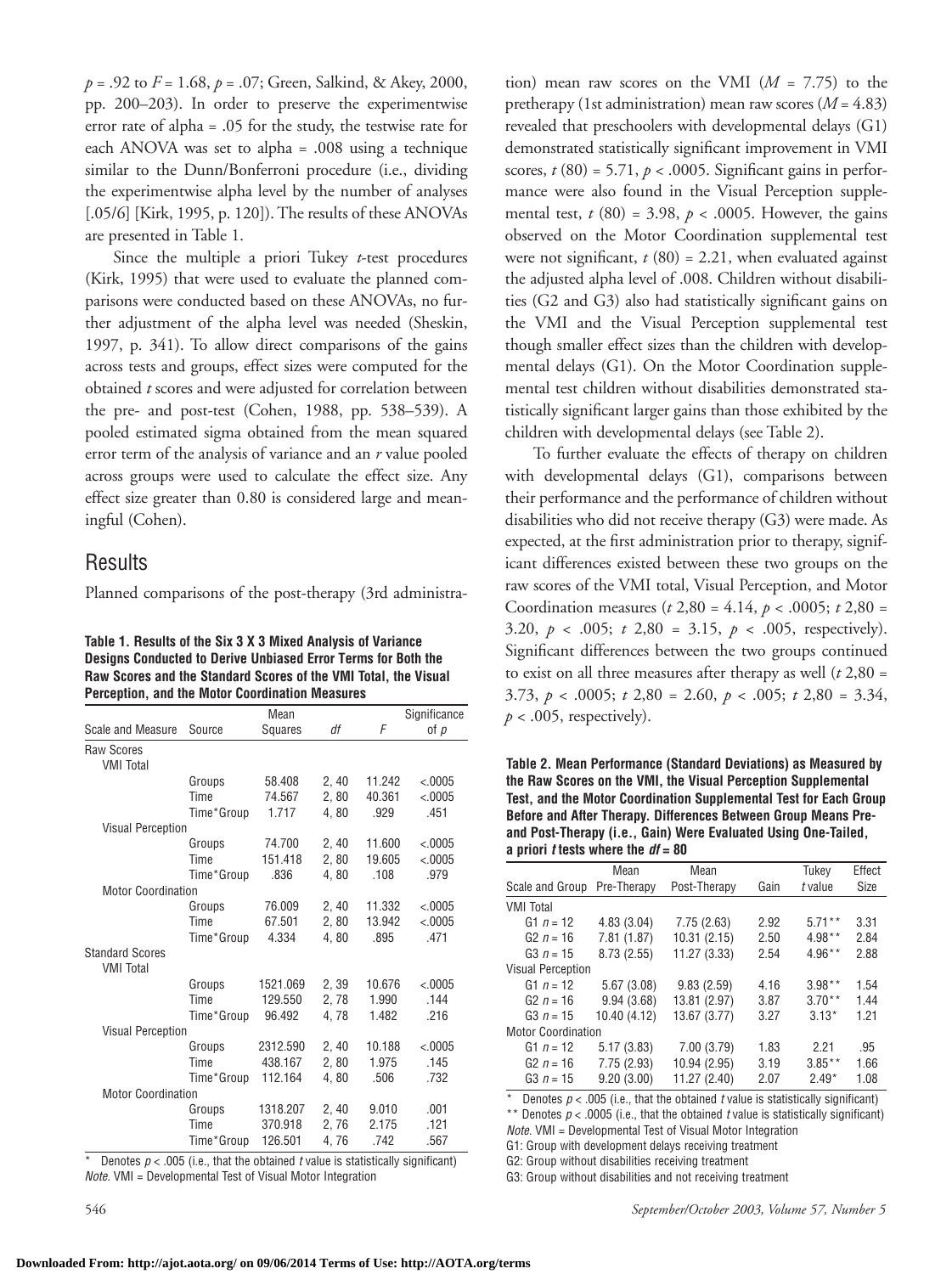To assess whether or not preschool children with developmental delays exhibited a rate of gain consistent with children without disabilities, the mean standard scores following therapy were compared to the mean standard scores obtained prior to therapy for all three measures. The results of these comparisons and the effect sizes are shown in Table 3. The comparison of the mean standard scores of the VMI following occupational therapy to the mean performance on the VMI prior to therapy revealed that preschool children with developmental delays (G1) made a positive gain of 7.09 standard scores. However, while this mean gain is large compared to the gains of the other 2 groups, it is not statistically significant, *t* (78) = 2.29, when evaluated against the adjusted alpha level of .008. In contrast, the children without disabilities exhibited only small positive gains on the VMI (see Table 3). Comparisons of the standard scores of Visual Perception supplemental test and the standard scores of the Motor Coordination supplemental test also showed that children with developmental delays demonstrated small positive gains (2.91 and 2.0, respectively). Children without disabilities exhibited larger gains than the children with developmental delays on these two supplemental tests although these gains were not statistically significant.

### **Discussion**

This study found that occupational therapy might be beneficial to preschool children with visual-motor skill delays. As discussed below, the results provide evidence that preschool children with developmental delays who receive

**Table 3. Mean Performance (Standard Deviations) as Measured by the Standard Scores on the VMI, the Visual Perception Supplemental Test, and the Motor Coordination Supplemental Test for Each Group Before and After Therapy. Differences Between Group Means Pre- and Post-Therapy (i.e., Gain) were Evaluated Using One-Tailed, a priori** *t* **tests where the** *df* **= 80. All Differences Were Found to be Nonsignificant**

|                           | Mean          | Mean           |       | Tukey   | Effect      |  |
|---------------------------|---------------|----------------|-------|---------|-------------|--|
| Scale and Group           | Pre-Therapy   | Post-Therapy   | Gain  | t value | <b>Size</b> |  |
| <b>VMI Total</b>          |               |                |       |         |             |  |
| G1 $n = 12$               | 78.64 (10.25) | 85.73 (11.65)  | 7.09  | 2.29    | 1.15        |  |
| G2 $n = 16$               | 96.0 (9.32)   | 96.56 (9.84)   | .56   | .18     | .09         |  |
| G3 $n = 15$               | 100.8 (17.57) | 101.8 (19.06)  | 1.00  | .32     | .16         |  |
| <b>Visual Perception</b>  |               |                |       |         |             |  |
| G1 $n = 12$               | 74.17 (21.59) | 77.08 (23.64)  | 2.91  | .52     | -24         |  |
| G2 $n = 16$               | 94.50 (16.28) | 105.12 (16.40) | 10.62 | 1.89    | .89         |  |
| G3 $n = 15$               | 98.33 (20.34) | 104.07 (21.61) | 5.74  | 1.02    | .48         |  |
| <b>Motor Coordination</b> |               |                |       |         |             |  |
| G1 $n = 12$               | 75.00 (13.24) | 77.00 (19.46)  | 2.00  | .57     | .13         |  |
| G <sub>2</sub> $n = 16$   | 86.50 (16.86) | 92.06 (13.67)  | 5.56  | 1.09    | .35         |  |
| G <sub>3</sub> $n = 15$   | 91.0 (17.30)  | 95.20 (12.67)  | 4.20  | .82     | .27         |  |

*Note.* VMI = Developmental Test of Visual Motor Integration

G1: Group with development delays receiving treatment

G2: Group without disabilities receiving treatment

G3: Group without disabilities and not receiving treatment

*The American Journal of Occupational Therapy* 547

occupational therapy not only made significant gains on the VMI after 8 months of therapy, but also that these gains were acquired at a rate that exceeded typical development.

In answering the first research question, preschool children with developmental delays (G1) did demonstrate significant improvements in visual-motor skills as shown by their ability to copy a greater number of forms on the VMI following occupational therapy when compared to their performance on the VMI prior to therapy. This study did not provide evidence that children who received therapy (G1 and G2) gained significantly more skills than the children without disabilities who did not receive therapy (G3). Since the group of preschool children without disabilities and no therapy also demonstrated the ability to copy significantly more forms during the post-test when compared to the pre-test, the gains of G1 may be attributed to maturation. However, the group of children with delays that received therapy (G1) did obtain effect sizes that exceeded the preschool group without disabilities that received no therapy (G3) for the VMI and the Visual Perception tests, although not the Motor Coordination test. These larger effect sizes do provide evidence to address the effectiveness of therapy.

The second research question asked whether preschool children with developmental delays exhibit a rate of gain consistent with typical peers by obtaining a standard score following therapy that is equal to or greater than the standard score obtained prior to therapy. Note that statistical significances pre- to post-therapy in standard scores are not necessarily expected or necessary in order for children with developmental delays to have a rate of gain similar to typically developing peers (see Davies and Gavin [1999] for further discussion of interpreting standard scores). In the present study, the preschool children with developmental delays treatment group (G1) showed a substantial, but not statistically significant, improvement from the pre-test VMI standard scores  $(M = 78.64)$  to the post-test standard scores (*M* = 85.73). This finding suggests that the preschool children with developmental delays who received treatment (G1) developed visual-motor skills at a rate that exceeds typically developing peers when compared to either the standardization sample of the VMI or the groups of preschool children without disabilities included in this study. The preschool children without disabilities who received treatment (G2) had similar VMI standard scores at the pre-test  $(M = 96.0)$  and the post-test  $(M = 96.6)$  suggesting that they obtained visual-motor skills at a rate similar to the standardization sample. The preschool children without disabilities who receive no occupational therapy (G3) also demonstrated similar pre-test standardized scores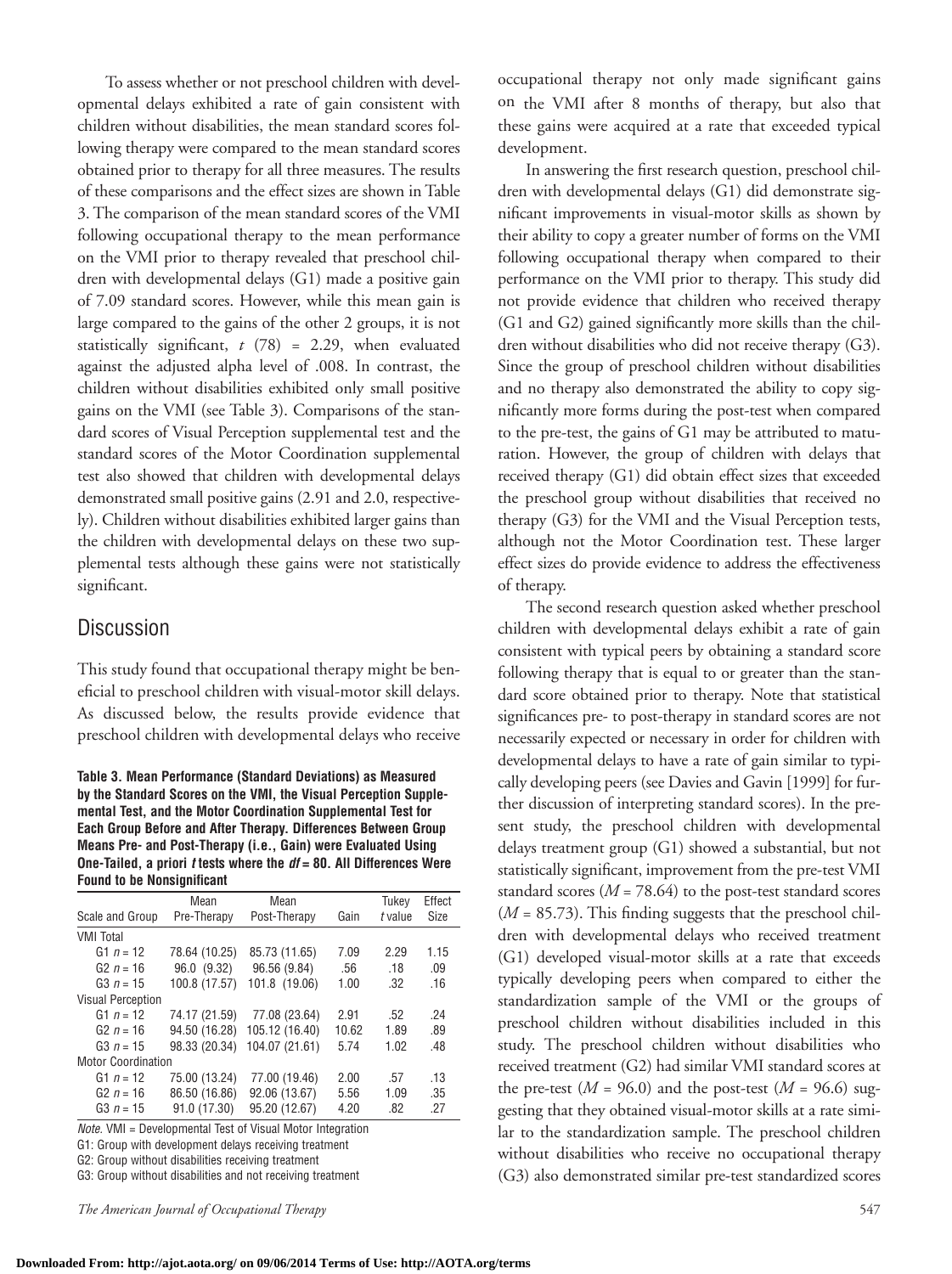$(M = 100.8)$  to post-test standardized scores  $(M = 101.8)$ suggesting that they also gained skills at a rate similar to the standardization sample. Only the group of preschool children with developmental delays who received occupational therapy showed a substantial increase in standard score, thus moderately lessening the gap that existed at the beginning of the study between this group and the groups of children without disabilities (see Table 3).

The intervention approach used in this study, guided by two frames of reference (acquisitional and developmental), resulted in improvements in visual-motor skill, especially in the group of children with developmental delays. Including a variety of activities in the group therapy sessions (i.e., not training to specific drawing skills) is consistent with recent ideas about the development of tool use, such as writing tools. Lockman (2000) has recently proposed a perception-action perspective on tool use development. He suggests that the interaction between tools (e.g., pencil and paper, mallet and wooden block) and the actions used may be as important in the development of tool use as the ability to hold or manipulate the tool itself. He further suggests that early movement patterns (i.e., actions) lay the foundation for later tool use. This supports the idea of using multiple intervention strategies in early intervention and preschool environments that include movement patterns without tools to develop foundations for the use of drawing and writing tools.

The use of the VMI as an outcome measure in studies involving preschool children is supported by some recent research by Adi-Japha and Freeman (2001). Adi-Japha and Freeman provide evidence suggesting that, in preschoolaged children, the same motor and thinking process is used whether they are writing letters or drawing geometric figures. Alternatively, starting around age 6 years, separate mechanisms and processes for drawing and writing begin to emerge and by age 12 the separation of the two processes is well developed. This timing is similar to that reported by Vinter (1999). She suggests that around 8 to 9 years of age there is a transition from drawing being driven by geometric rules to drawing being driven or influenced by meaning. Thus, the use of the VMI, a test of drawing geometric figures, may be more appropriate in effectiveness studies involving younger children than in studies involving older children (i.e., older than 6 years of age) if the outcomes of interest are academic or handwriting function.

Beyond the research questions posed, this study further contributes to the field of occupational therapy by providing evidence for the use of the VMI with the preschool population. The VMI standard scores of the preschool children without disabilities in this present study ranged from 75 to 125 with a mean of 100.8 and these results agree with the findings of the VMI standardization sample (Beery, 1997). These findings support use of the standardized scores for the VMI in rural preschool settings such as the one in which this study was conducted. More importantly, data from this study show that the VMI and supplemental tests are sensitive to detecting change due to intervention or development as seen by the significant gains in raw scores achieved by all preschool children in this study.

Due to some limitations of this study, the results reported here should be interpreted cautiously. First, the VMI does not provide equal interval scores so the raw scores were used to indicate gains in visual-motor skills. Although raw scores determined in a manner such as the VMI may not be true equal interval measures, if the obtained data meet the assumptions of parametric procedures (e.g., normalcy and homogeneity) statistical analysis of the raw scores can be used to reflect gain in skills though the term "gain in skills" here does assume that each additional VMI form scored is more complex than the previous one (see Davies & Gavin, 1999). Second, the person administering the assessments and providing the therapy was not blinded to the study purpose or group membership. Third, although the amount and type of group therapy emphasizing visual-motor skills was identical for the two treatment groups, the children with developmental delays received additional therapy to address needs other than visual-motor. Thus, the total amount of therapy provided to the 2 treatment groups was not identical; consequently, the comparison of the different outcomes of these 2 groups should be interpreted with caution because the difference in gain could be due to the difference in therapy amount. Finally, the sample size was relatively small, but the effect sizes reported suggest that even with the small sample size the results have clinical significance.

In summary, the primary finding of this study is encouraging in that children with developmental delays were able to maintain their standings with the two groups of preschool children without disabilities and even showed an effect size on VMI standard scores greater than one and exceeded that of the other two groups. The results of this study demonstrate that intervention, including occupational therapy, can effectively improve visual-motor skills in preschool-aged children. ▲

# Acknowledgments

We would like to thank the children who participated in this study and the support of their parents. We appreciate the effort and support offered by teachers and school administrators of a school district and BOCES in rural western New York. We thank Machico Tomita, PhD, for